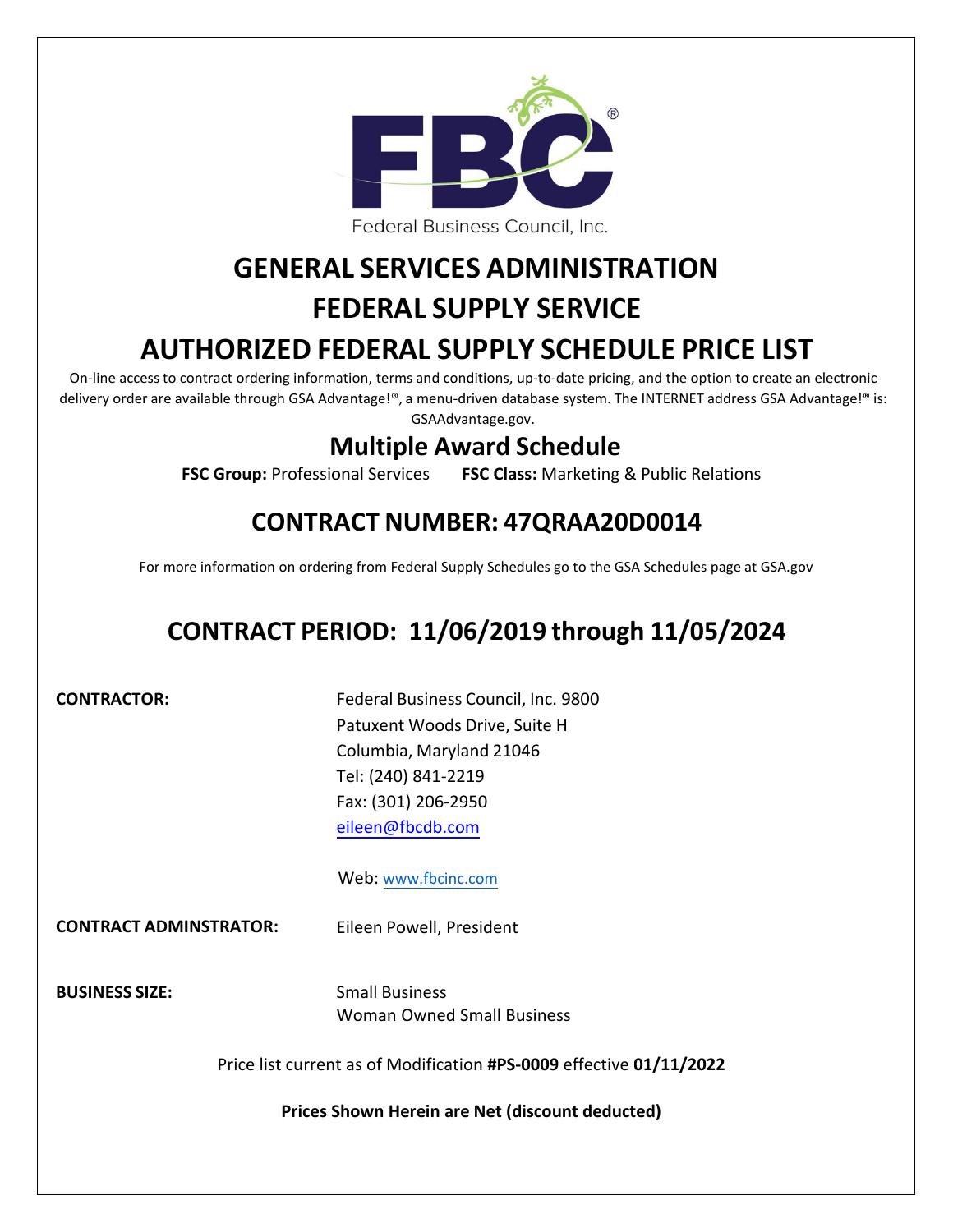# Contractor Information

### **1a. TABLE OF AWARDED SPECIAL ITEM NUMBERS (SINs):**

| <b>SIN</b> | <b>Recovery</b> | <b>Description</b>                                             |
|------------|-----------------|----------------------------------------------------------------|
| 541511     | 541511RC        | <b>Web Based Marketing Services</b>                            |
| 541810ODC  | 541810ODCRC     | Other Direct Costs for Marketing and Public Relations Services |
| 561920     | 561920RC        | Conference, Meeting, Event and Trade Show Planning Services    |
| <b>OLM</b> | <i>OLMRC</i>    | <b>Order-Level Materials</b>                                   |

#### **1b. LOWEST PRICED MODEL NUMBER AND PRICE FOR EACH AWARDED SIN:** *See Appendix A*

**1c. HOURLY RATES (Services only):** *See Appendix A*

#### **2. MAXIMUM ORDER THRESHOLD:**

| <b>SIN</b> | <b>Max Order Limit</b> |
|------------|------------------------|
| 541511     | \$1,000,000            |
| 541810ODC  | \$1,000,000            |
| 561920     | \$1,000,000            |
| N IO       | \$250,000              |

- **3. MINIMUM ORDER THRESHOLD:** *\$100.00*
- **4. GEOGRAPHIC COVERAGE:** *50 States, DC*
- **5. POINT(S) OF PRODUCTION:** *Columbia, MD*
- **6. DISCOUNT FROM BEST MARKET RATE:** *GSA Net Prices can be found in Pricing Matrixes(below). Negotiated discounts have been applied and the Industrial Funding Fee has been added.*
- **7. QUANTITY DISCOUNT(S):** *None*
- **8. PROMPT PAYMENT TERMS:** *Net 30*

*Information for Ordering Offices: Prompt payment terms cannot be negotiated out of the contractual agreement in exchange for other concessions.*

- **9. FOREIGN ITEMS:** *None*
- **10a. TIME OF DELIVERY:** *As Specified on Task Order*
- **10b. EXPEDITED DELIVERY:** *Contact Contractor if Available*
- **10c. OVERNIGHT AND 2‐DAY DELIVERY:** *N/A*
- **10d. URGENT REQUIRMENTS:** *Agencies can contact the Contractor'srepresentative to affect a faster delivery. Customers are encouraged to contact the Contractor for the purpose of requesting accelerated delivery.*
- **11. FOB POINT:** *Destination ‐ CONUS*
- **12a. ORDERING ADDRESS:** *Federal Business Council, Inc. ATTN: Eileen Powell 9800 Patuxent Woods Drive, Suite H Columbia, Maryland 21046*
- **12b. ORDERING PROCEDURES:** *For supplies and services, the ordering procedures, information on Blanket Purchase Agreements(BPA's) are found in Federal Acquisition Regulation (FAR) 8.405‐3.*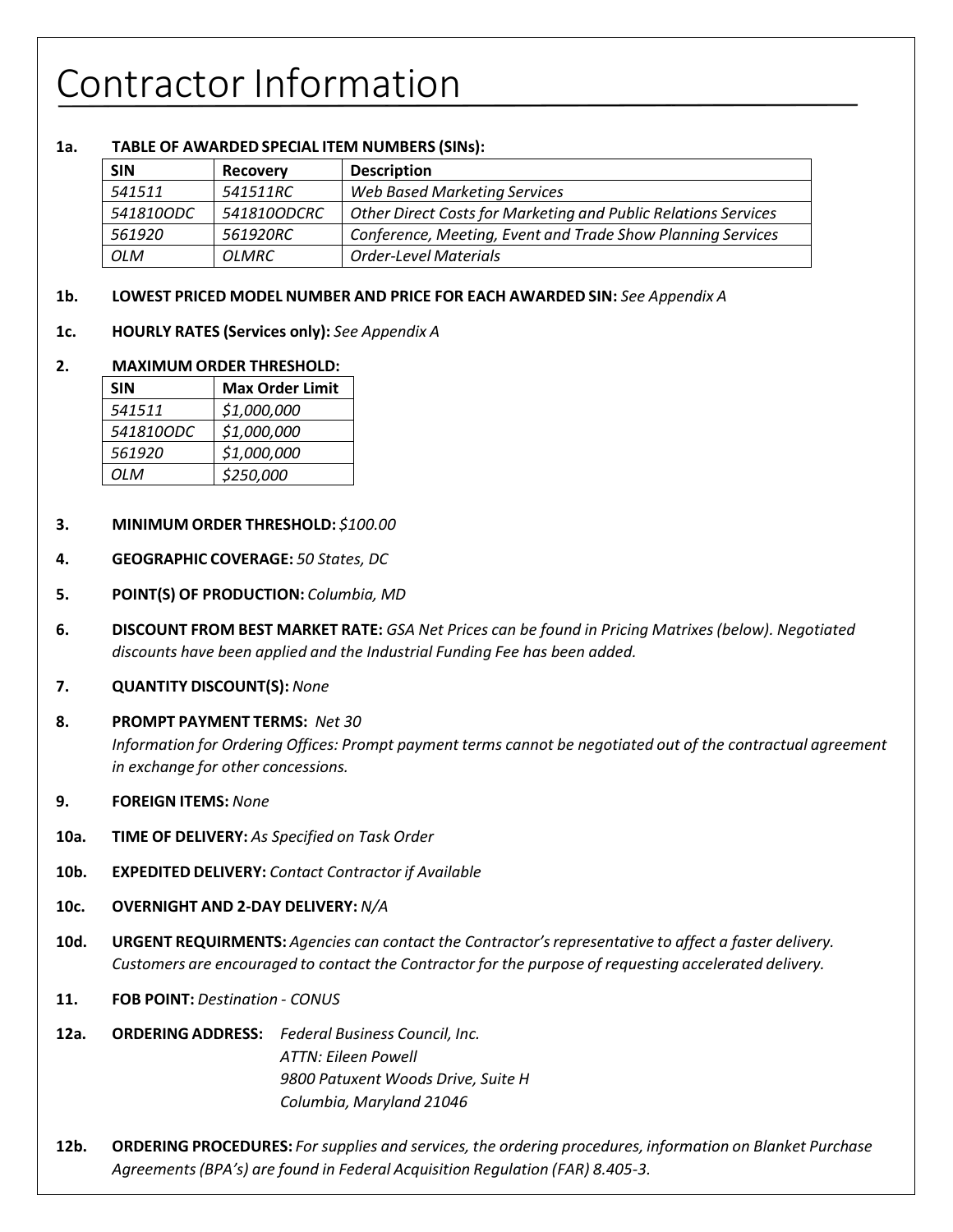- **13. PAYMENT ADDRESS:** *Federal Business Council, Inc. ATTN: Cindy Carroll 9800 Patuxent Woods Drive, Suite H Columbia, Maryland 21046*
- **14. WARRANTY PROVISION:** *: Federal Business Council warrants and impliesthat the items delivered hereunder are merchantable and fit for the particular purpose described in this contract.*
- **15. EXPORT PACKING CHARGES:** *None*
- **16. TERMS AND CONDITIONS OF RENTAL, MAINTENANCE, AND REPAIR (IF APPLICABLE):** *Not Applicable*
- **17. TERMS AND CONDITIONS OF INSTALLATION (IF APPLICABLE):** *Not Applicable*
- **18a. TERMS AND CONDITIONS OF REPAIR PARTS INDICATING DATE OF PARTS PRICE LISTS AND ANY DISCOUNTS FROM LIST PRICES (IF AVAILABLE):** *Not Applicable*
- **18b. TERMS AND CONDITIONS FOR ANY OTHER SERVICES (IF APPLICABLE):** *Not Applicable*
- **19. LIST OF SERVICE AND DISTRIBUTION POINTS (IF APPLICABLE):** *Not Applicable*
- **20. LIST OF PARTICIPATING DEALERS (IF APPLICABLE):** *Not Applicable*
- **21. PREVENTIVE MAINTENANCE (IF APPLICABLE):** *Not Applicable*
- **22a. SPECIAL ATTRIBUTES SUCH AS ENVIRONMENTALATTRIBUTES (e.g. recycled content, energy efficiency, and/or reduced pollutants):** *Not Applicable*
- **22b. SECTION 508 COMPLIANCE FOR ELECTRONIC AND INFORMATION TECHNOLOGY (EIT):** *Compliant. The EIT standards can be found at: [www.Section508.gov/.](http://www.section508.gov/)*
- **23. DUNS NUMBER:** *825732746*
- **24. NOTIFICATION REGARDING REGISTRATIONIN SYSTEM FOR AWARD MANAGEMENT (SAM) DATABASE:** *Contractor has an active registration in the System for Award Management(SAM) database.*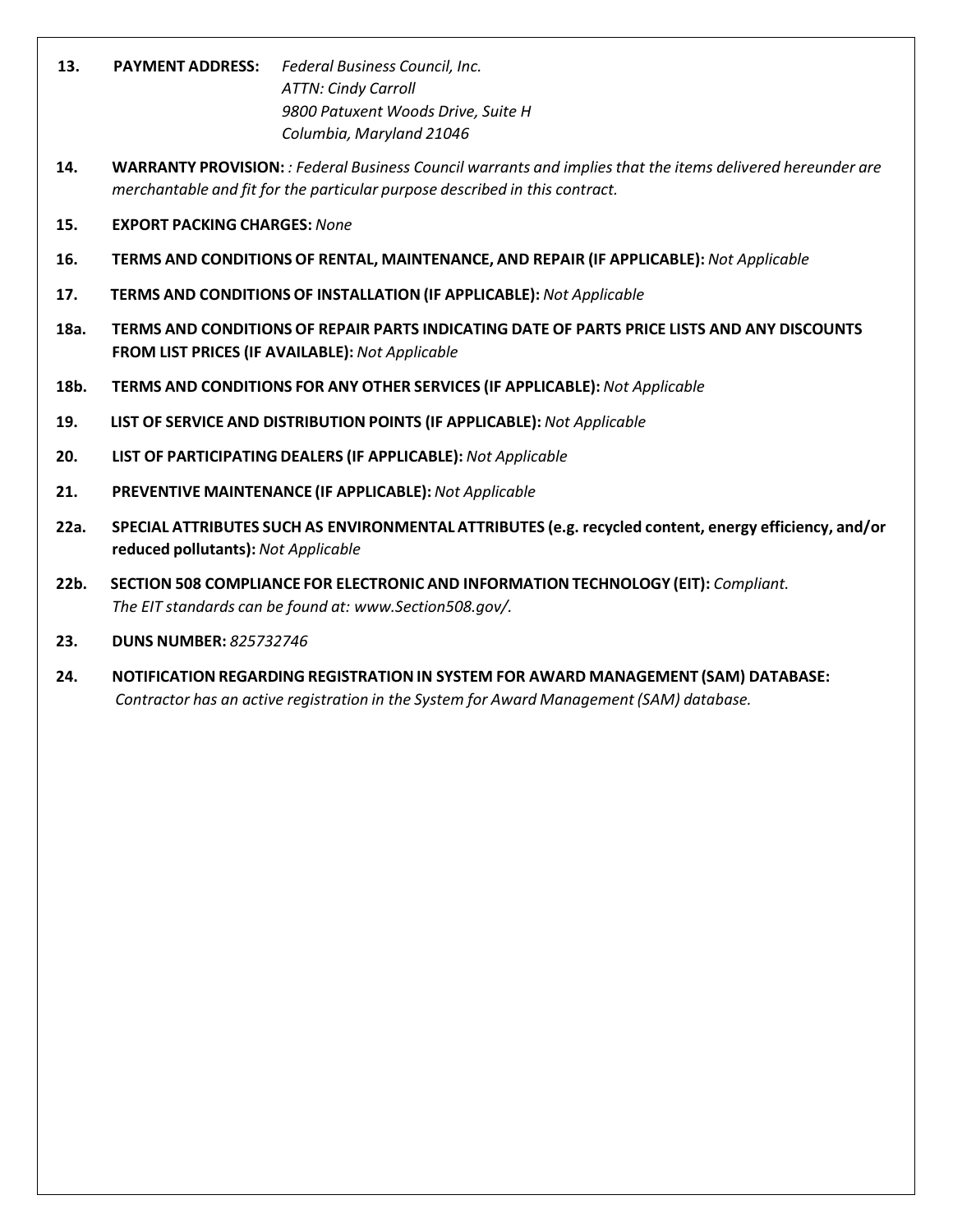# Appendix A – Price List

Labor

| <b>Labor Category</b>                                                | 11/6/19     | $11/6/20 -$   | 11/6/21     | $11/6/22 -$ | 11/6/23      |  |  |  |
|----------------------------------------------------------------------|-------------|---------------|-------------|-------------|--------------|--|--|--|
|                                                                      | 11/5/20     | 11/5/21       | 11/5/22     | 11/5/23     | 11/5/24      |  |  |  |
| 561920 - Conference, Meeting, Event and Trade Show Planning Services |             |               |             |             |              |  |  |  |
| <b>Project Manager</b>                                               | 119.64<br>S | 122.63<br>\$. | 125.70<br>Ś | \$128.84    | \$<br>132.06 |  |  |  |
| <b>Event Manager</b>                                                 | \$          | \$            | \$          | 75.24       | \$           |  |  |  |
|                                                                      | 69.86       | 71.61         | 73.40       | \$          | 77.12        |  |  |  |
| Logistics/Management**                                               | \$          | \$            | Ś           | Ś           | \$           |  |  |  |
|                                                                      | 26.36       | 27.02         | 27.70       | 28.39       | 29.10        |  |  |  |
| Administrative**                                                     | \$          | \$            | \$          | \$          | \$           |  |  |  |
|                                                                      | 20.28       | 20.79         | 21.31       | 21.84       | 22.39        |  |  |  |
| Customer Service**                                                   | \$          | \$            | \$          | \$          | \$           |  |  |  |
|                                                                      | 26.42       | 27.08         | 27.76       | 28.45       | 29.16        |  |  |  |
| Graphic Designer**                                                   | \$          | \$            | Ś           | \$          | \$           |  |  |  |
|                                                                      | 75.35       | 77.23         | 79.16       | 81.14       | 83.17        |  |  |  |
| 541511 - Web Based Marketing Services                                |             |               |             |             |              |  |  |  |
| <b>Marketing Manager</b>                                             | \$          | \$            | \$          | Ś           | \$           |  |  |  |
|                                                                      | 64.48       | 66.10         | 67.75       | 69.44       | 71.18        |  |  |  |
| Web Developer                                                        | \$          | \$            | Ś.          | \$          | \$           |  |  |  |
|                                                                      | 86.15       | 88.30         | 90.51       | 92.77       | 95.09        |  |  |  |
| Web Database Admin                                                   | Ś           | \$            | Ś.          | Ś.          | \$           |  |  |  |
|                                                                      | 105.37      | 108.01        | 110.71      | 113.47      | 116.31       |  |  |  |
| Web Designer                                                         | \$          | \$            | \$          | \$          | \$           |  |  |  |
|                                                                      | 86.23       | 88.39         | 90.60       | 92.87       | 95.19        |  |  |  |
| <b>IT Project Manger</b>                                             | \$          | \$            | \$          | \$          | \$           |  |  |  |
|                                                                      | 119.64      | 122.63        | 125.70      | 128.84      | 132.06       |  |  |  |

| <b>SCLS Matrix</b>                  |                                           |                        |  |  |  |
|-------------------------------------|-------------------------------------------|------------------------|--|--|--|
| <b>SCLS Eligible Labor Category</b> | <b>SCLS Equivalent code title</b>         | Wage determination no. |  |  |  |
| Logistics/Management                | 01270 - Production Control Clerk          | 2015-4265              |  |  |  |
| Administrative                      | 01113 - General Clerk III                 | 2015-4265              |  |  |  |
| <b>Customer Service</b>             | 01041 - Customer Service Representative I | 2015-4265              |  |  |  |
| <b>Graphic Designer</b>             | 15080 - Graphic Artist                    | 2015-4265              |  |  |  |

The Service Contract Labor Standards, formerly the Service Contract Act (SCA), apply to this contract and it includes SCLS applicable labor categories. Labor categories and fixed price services marked with a (\*\*) in this pricelist are based on the U.S. Department of Labor Wage Determination Number(s) identified in the SCLS/SCA matrix. The prices awarded are in *line with the geographic scope of the contract (i.e., nationwide).*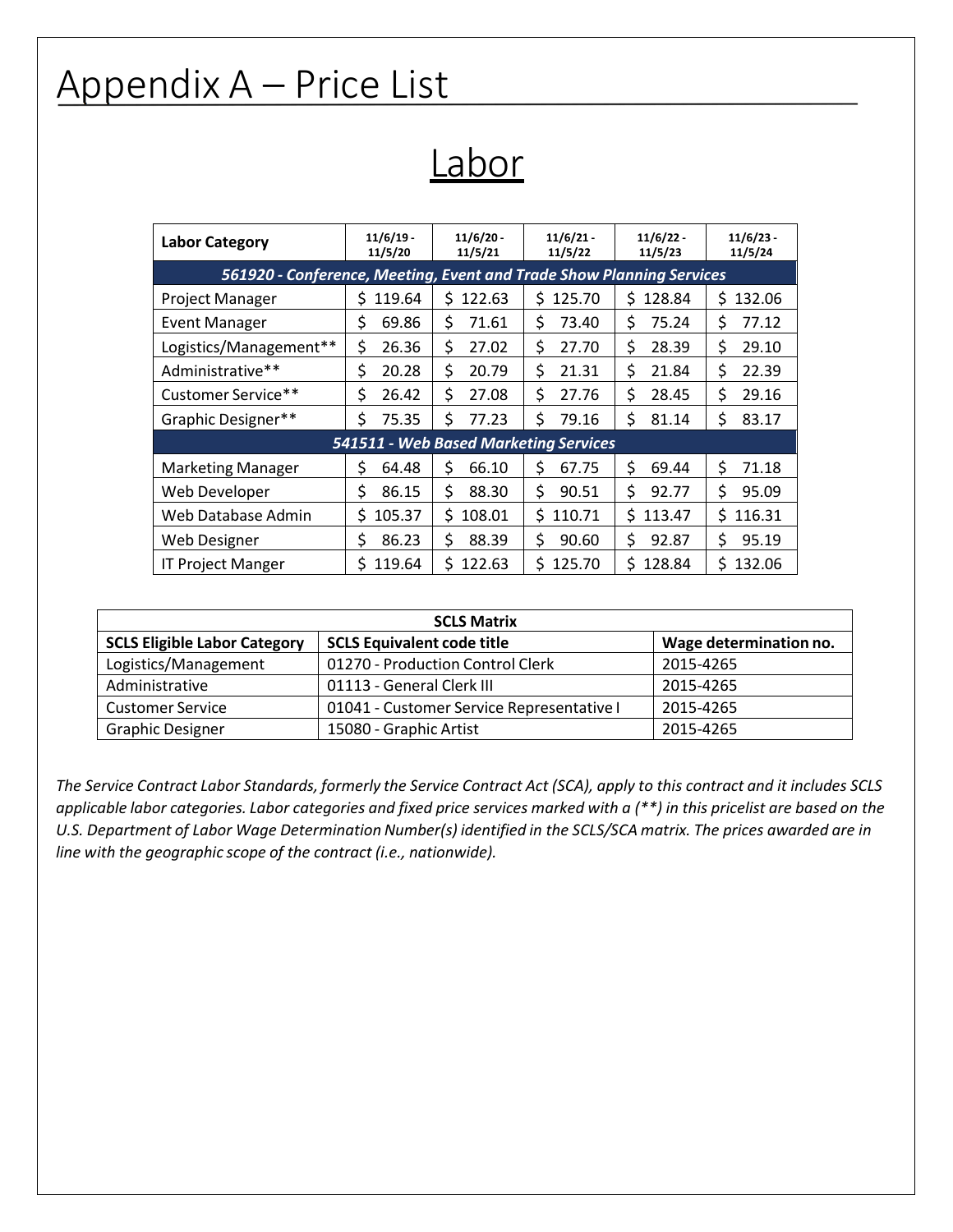# **Other Direct Costs**

| 541810ODC - Other Direct Costs (ODCs)<br>ODCs are established at the following Not-To-Exceed amounts |                     |  |  |
|------------------------------------------------------------------------------------------------------|---------------------|--|--|
| <b>Audio Visual</b>                                                                                  | $$166,246.85$ (NTE) |  |  |
| <b>Facility Rental</b>                                                                               | \$60,957.18(NTE)    |  |  |
| Food/Beverage                                                                                        | \$254,911.84 (NTE)  |  |  |
| Hanover Convention Tote with Custom Graphics                                                         | \$3.80/ea           |  |  |
| Retractable Banner Stand with custom graphics                                                        | \$149.62/ea         |  |  |
| Economy Retractable Banner Stands with Graphics                                                      | \$94.21/ea          |  |  |
| Full Color Double Sided Custom Printed 12' Ter Drop Flags                                            | \$259.35/ea         |  |  |
| 32"x72" Custom Printed Tripod Banner Display Kit                                                     | \$227.20/ea         |  |  |
| 1/2" Dye Sublimated Lanyard w/ standard bulldog clip                                                 | \$2.49/ea           |  |  |
| 3/4" Dye Sublimated Lanyard                                                                          | \$3.32/ea           |  |  |
| 24x30 Full color mounted poster                                                                      | \$133.66/ea         |  |  |
| <b>Plastic Badge Holders</b>                                                                         | \$0.92/ea           |  |  |
| Stock Paper Name badge with conference branding                                                      | \$1.10/ea           |  |  |
| <b>Economy Lanyard</b>                                                                               | \$0.83/ea           |  |  |
| <b>Custom Printed Badge Ribbons</b>                                                                  | \$1.50/ea           |  |  |
| <b>Custom Printed Table Tents</b>                                                                    | \$0.55/ea           |  |  |
| <b>Custom Printed Color flyers/forms</b>                                                             | \$0.20/ea           |  |  |
| EZ Stick Footprints Floor Carpet Temporary Decals                                                    | \$18.29/25 ct       |  |  |
| 10x10 Exhibit booth Package                                                                          | \$112.77/ea         |  |  |
| <b>Exhibit Floor Carpeting</b>                                                                       | \$4.71/Sq. Yd.      |  |  |
| <b>Fire Marshall Approval</b>                                                                        | \$166.25/ea         |  |  |
| 11'H x 20' W Entrance Unit w/graphics                                                                | \$1,080.60/ea       |  |  |
| <b>Skirted Registration Counters</b>                                                                 | \$258.46/ea         |  |  |
| Pre/Post-Event Cleaning Service                                                                      | \$41.01/hr          |  |  |
| <b>Security Services</b>                                                                             | \$23.55/hr          |  |  |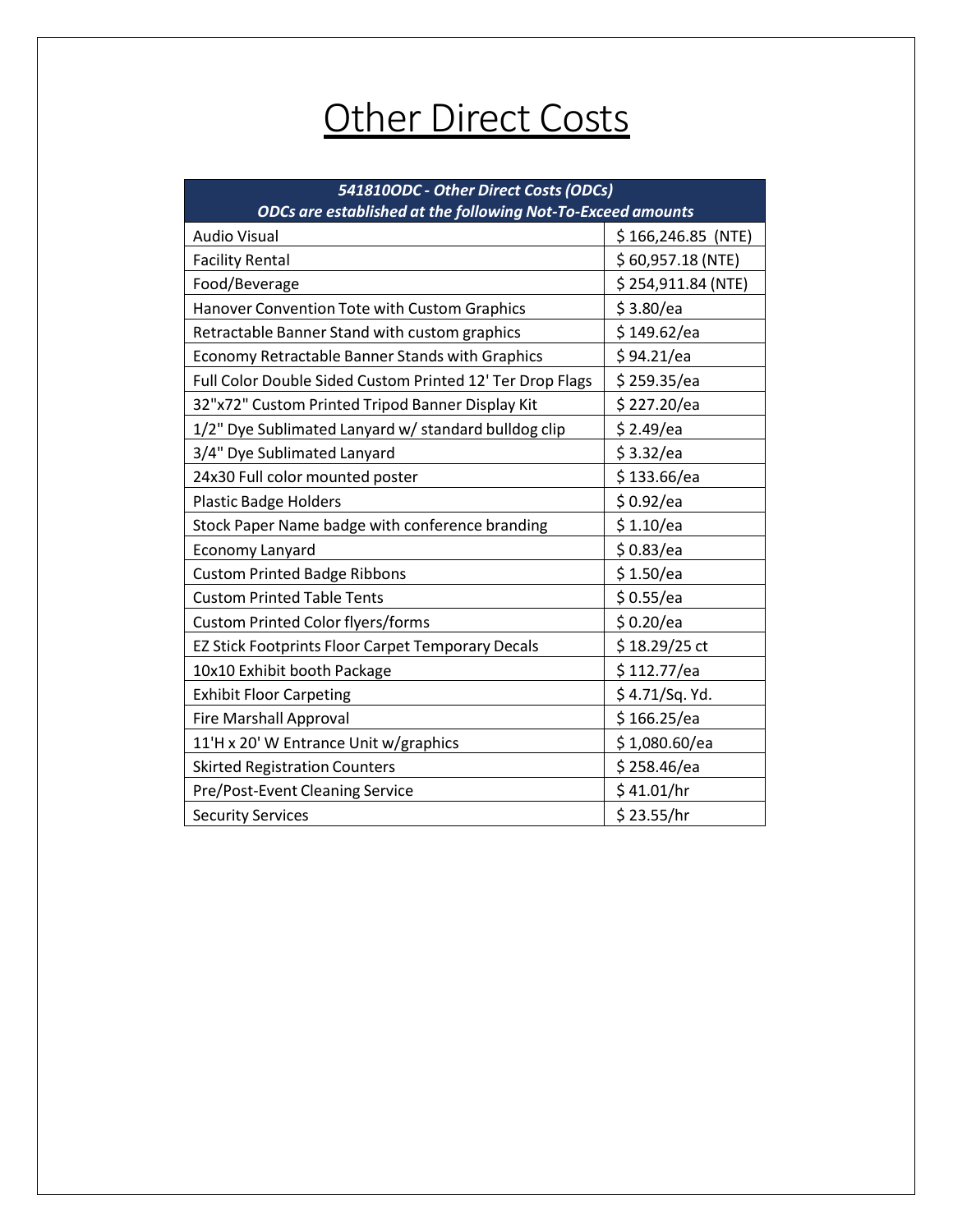# Appendix B – Descriptions

Labor

### **Project Manager**

**Functional Responsibility:**Oversees project management from concept through execution ensuring that all contractual requirements are fulfilled. Develops budgets and manages event finances. Runs planning meetings, assigns tasks and is responsible for tracking progress and keeping Government sponsors informed. Provides leadership in site selection, venue contract negotiation, room block negotiations, catering selections, audio visual needs as well as event layout and flow. Supervises on‐site logistics and attendee experience. Coordinates customer service function. Oversees on‐site registration function and the collection of registration fees via check or credit card processing in a secure manner.

**Minimum Education**: BA/BS Degree

**Minimum Experience:** Minimum of 7 years of successful event project management experience

#### **Event Manager**

**Functional Responsibility:** Assists in site selection, venue contract negotiation, room block management, catering selections, audio visual needs as well as event layout and flow. Participatesin planning meetings and takes note of any action items that need follow up. Manages on‐site logistics and attendee experience. Manages customer service function. Manages group registrations, on-site registration functions and collection of registration fees via check or credit card processing in a secure manner.

**Minimum Education**: BA/BS Degree

**Minimum Experience:** Minimum of 3 years of successful event management experience

#### **Logistics Management**

Functional Responsibility: Responsible for processing registrations, coordinating shipping of materials to and from events, answering general customer support and service questions as well as providing event set-up and on-site customer service.

**Minimum Education:** AA Degree

**Minimum Experience:** Minimum of 1 year of logistics experience

#### **Administrative**

**Functional Responsibility:** Responsible for the collection of payment of fees, processing invoices, routing questions to appropriate staff member, data entry, reporting on performance metrics and other general support as needed.

**Minimum Education:** AA Degree

**Minimum Experience:** Minimum of 1 year of administrative experience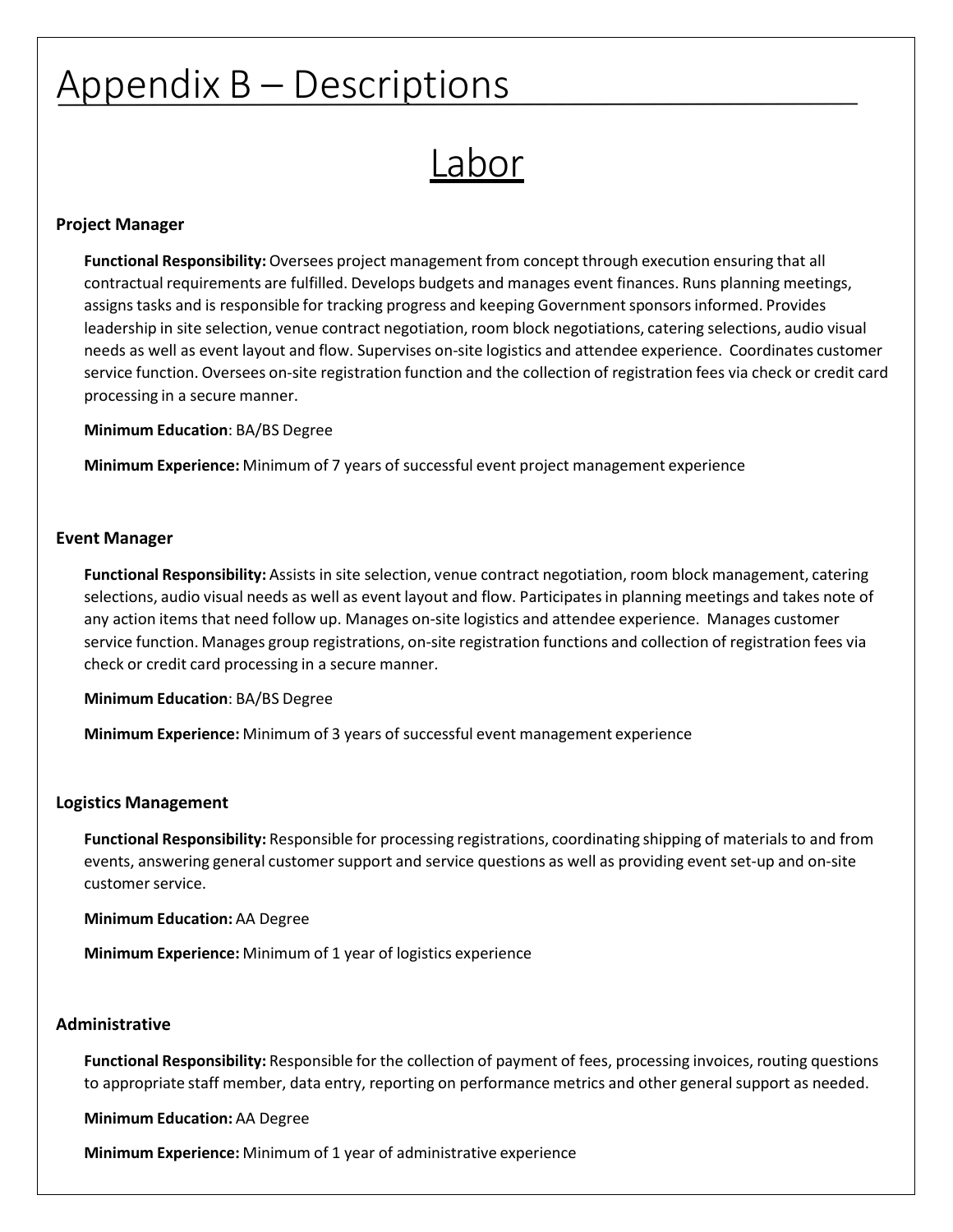#### **Customer Service**

**Functional Responsibility:** Responsible for attendee help desk and providing assistance with on‐line registration/paymentissues, processing manual registrations and government training forms, generating receipts, reviewing registration data for accuracy and completeness, database updates, and responding to customer inquiries (via phone, email or fax) regarding an event.

**Minimum Education:** HS Diploma or equivalent

**Minimum Experience:** Minimum of 1 year of customer service experience

### **Graphic Designer**

**Functional Responsibility:** Responsible for the look and feel of printed or electronic artwork through the use of images and graphic design elements to provide a uniform look and feel for the project. Responsible for creating graphics and other media based on customer specifications. Responsible for creating sketches, drawings, conceptual design and layouts as well as furnishing custom or stock artwork (including electronic artwork).

**Minimum Education:** AA Degree

**Minimum Experience:** Minimum of 2 years of graphic design experience

#### **Marketing Manager**

**Functional Responsibility:** Responsible for developing a marketing strategy to reach industry, government and the private sector. Develops and edits text copy. Ensures marketing functionsstay on schedule. Participatesin planning meetings. Conducts market research and tracks lead generation to identify individuals or organizations who may have interest in participating in events or projects. Stimulates demand using E‐mail marketing, interactive marketing, web-based advertising (including social media outlets), placing media and print advertising.

**Minimum Education:** BA/BS Degree

**Minimum Experience:** Minimum of 3 years marketing experience

#### **Web Developer**

**Functional Responsibility:** Responsible for programming functionality based upon design concept and usage requirements. Must know current programming languagesincluding use of the .net platform, ecommerce integration including VeriSign, PayPal and other on‐line payment methods, must understand database integration of web programming, responsible for overall website security and SSL certificates.

**Minimum Education:** BA/BS Degree preferred. BA/BS Degree may be substituted with an AA degree and one of the following applicable certifications in web programming:

- Microsoft Technical Associate (MTA)
- Microsoft Certified Solutions Associate (MCSA)
- Microsoft Certified Solutions Expert (MCSE)  $\mathbf{v}$

**Minimum Experience:** Minimum of 5 years of web developer experience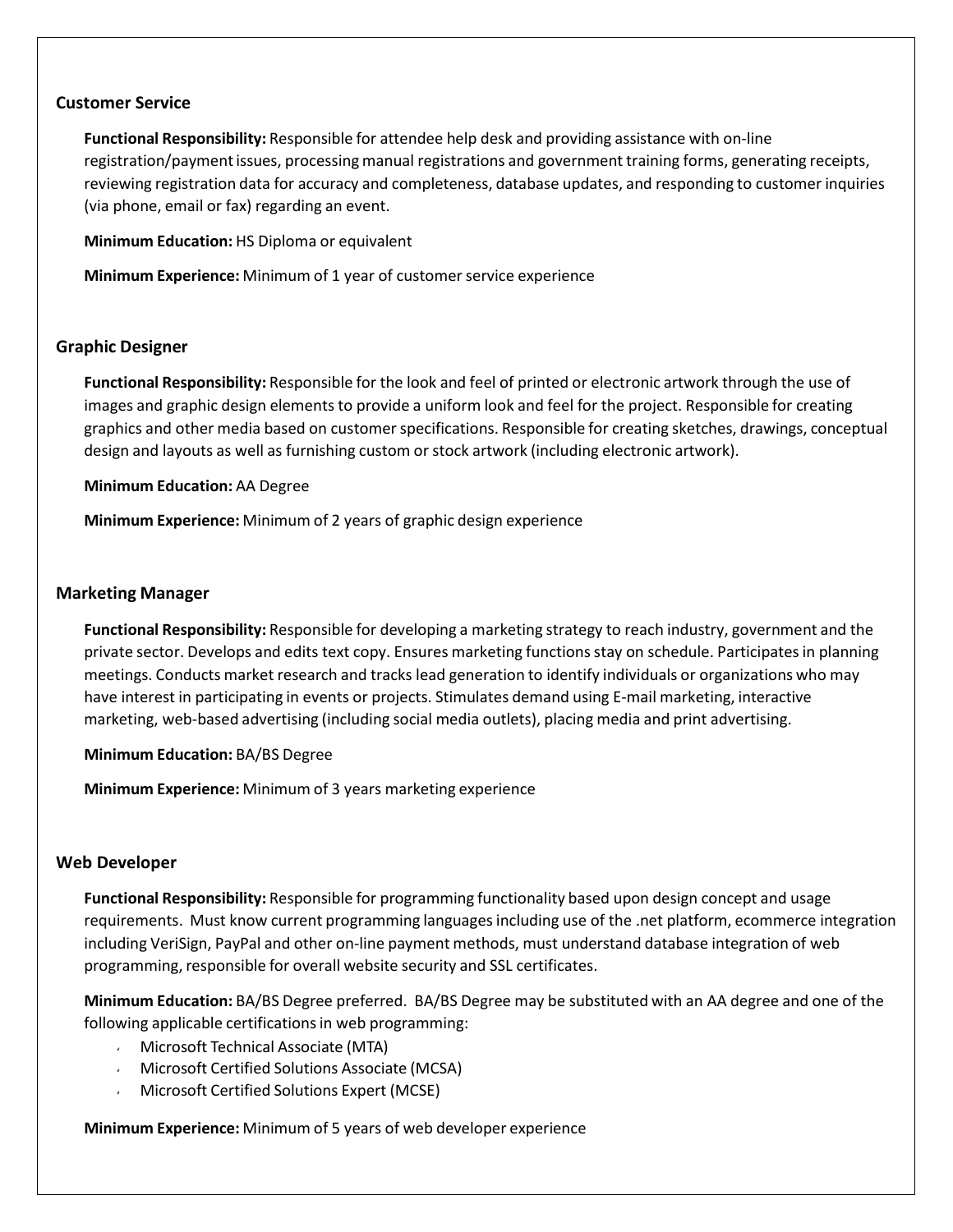#### **Web Database Administrator**

**Functional Responsibility:** Responsible for developing the data structure of the website, connection to data repositories, design of data structure for support of web site programming, responsible for consistency and accuracy of data recorded to web database, and responsible for web data security. Specific training in database systems used for the project is required.

**Minimum Education:** BA/BS degree preferred. BA/BS Degree may be substituted with an AA degree and one of the following applicable certifications in Data Base Administration:

- $\sqrt{2}$ Microsoft Certified Solutions Expert (MCSE)
- Microsoft Certified Solutions Developer (MCSD)

**Minimum Experience:** Minimum of 5 years of web database experience

# **Web Designer**

**Functional Responsibility:** Responsible for understanding the customer's vision for the event and delivering a 'look and feel' consistent with the customer's vision. Performs professional level graphic design in the most current design specificationsto integrate with the programming on the website. Responsible for delivering easy‐to‐load graphical elements.

**Minimum Education:** BA/BS degree preferred. BA/BS Degree may be substituted for an extensive portfolio and an AA degree with one of the following applicable certifications:

- Microsoft Certified Solutions Associate (MCSA)
- Microsoft Certified Solutions Expert (MCSE)
- Microsoft Certified Solutions Developer (MCSD)

**Minimum Experience:** Minimum of 3 years of web designing experience

# **IT Project Manager**

Functional Responsibility: Manages the overall website experience, website content, registration functionality, look and feel, user interface, as well as data collection and website security to FISMA certification standards. Manages on‐line registration, database maintenance, report generation, graphic design, marketing, email communication, and attendee customer service.

**Minimum Education:** BA/BS degree

**Minimum Experience:** Minimum of 7 years of IT project management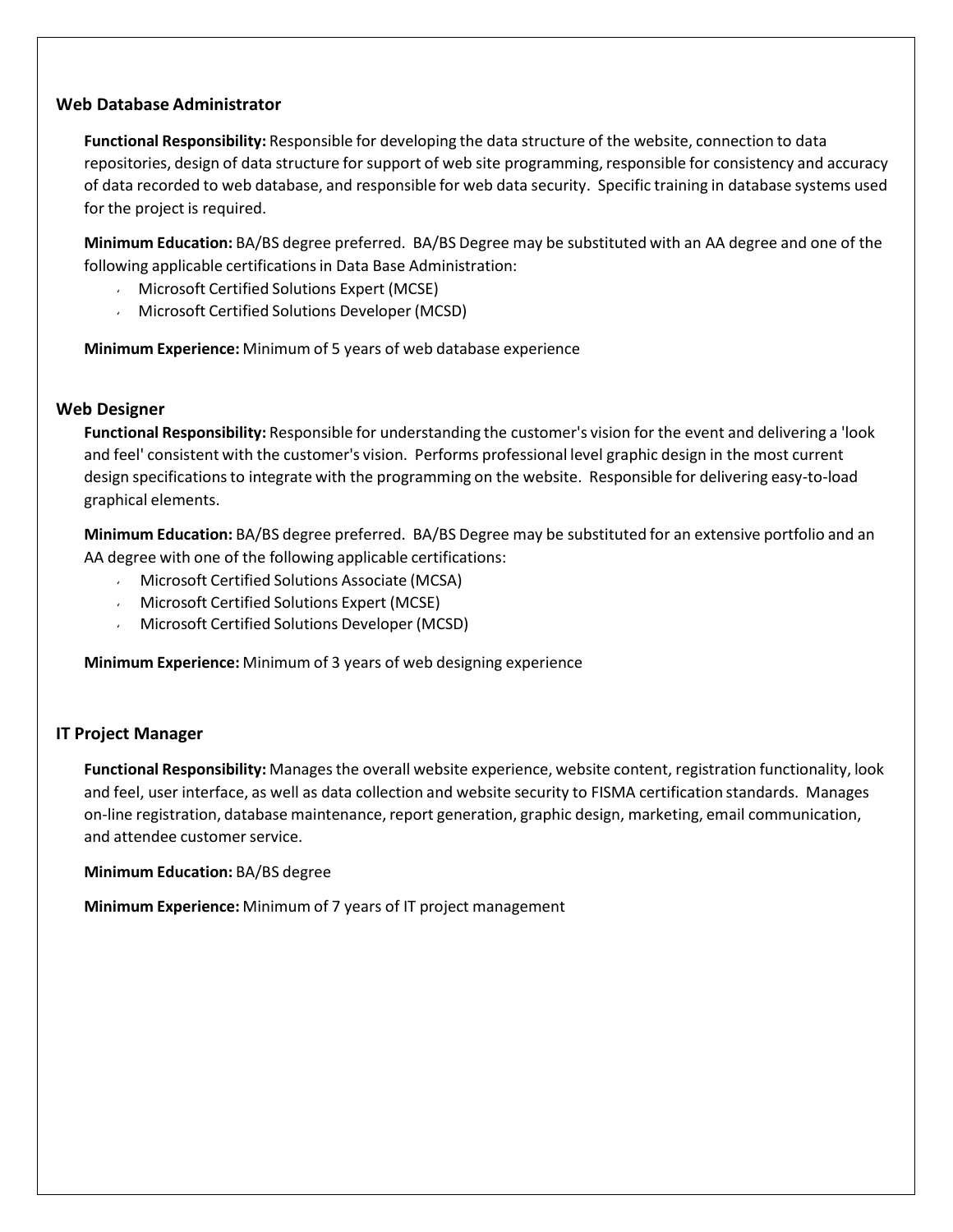# **Other Direct Costs**

# **Audiovisual (AV) Services and Equipment**

- 1) Registration Area: Up to three (3) power strips and extension packages per strip
- 2) Office:
	- ✓ One Laser Printer (B&W)
	- ✓ One Laptop
	- ✓ Electrical drop for printer and laptops
	- ✓ Wireless Internet via router from hard line
- 3) Plenar / Session:
	- $\checkmark$  Up to two Up to two (2) appropriately sized projectors for the room with screens and dress kits
	- $\checkmark$  One Pipe and drape package with lighting
	- ✓ One Stage lighting system
	- $\checkmark$  One Full range sound system
	- $\checkmark$  One Podium microphone
	- $\checkmark$  Up to two (2) Push-to-talk microphones on stage table
	- ✓ One Lavaliere microphone
	- ✓ Up to two (2) Wireless handheld microphones on stands for audience Q&A
	- ✓ One Confidence monitor
	- ✓ One Laser pointer
	- ✓ One Slide advancer
	- ✓ One Laptop in the back of room for running presentations
	- ✓ Power drops for light, video and audio
	- ✓ I‐mag system for General Session with no recording needed
	- $\checkmark$  Wired Internet needed in plenary room
	- $\checkmark$  All labor to set/strike and man AV
- 4) Up to nine (9) Breakout Rooms shall have AV with the following equipment:
	- $\checkmark$  Appropriately sized projectors for each room with screens and dress kits.
		- One crescent round room with board sets around the periphery shall require up to two (2) projectors with up to two (2) screens
		- Up to two (2) rooms which seat 120 attendees each shall require up to two (2) projectors with up to two (2) screens per room
		- The remaining six (6) rooms shall require one projector with screen per room
	- $\checkmark$  One Full range sound system
	- $\checkmark$  One Podium microphone
	- $\checkmark$  One Wireless microphone for table
	- $\checkmark$  One Wireless handheld microphone on stand for audience Q&A
	- $\checkmark$  One Slide advancer
	- $\checkmark$  One Laptop in the front of the concurrent breakout rooms for running presentations
	- $\checkmark$  Power drops for video and audio
	- $\checkmark$  Wired Internet for up to (3) rooms to be determined as the agenda is confirmed, closer to event date
	- $\checkmark$  All labor to set/strike and man AV
- 5) AV in Board Room (one day only)
	- $\checkmark$  One appropriately sized projector for the room with screen and dress kit
	- $\checkmark$  One full range sound system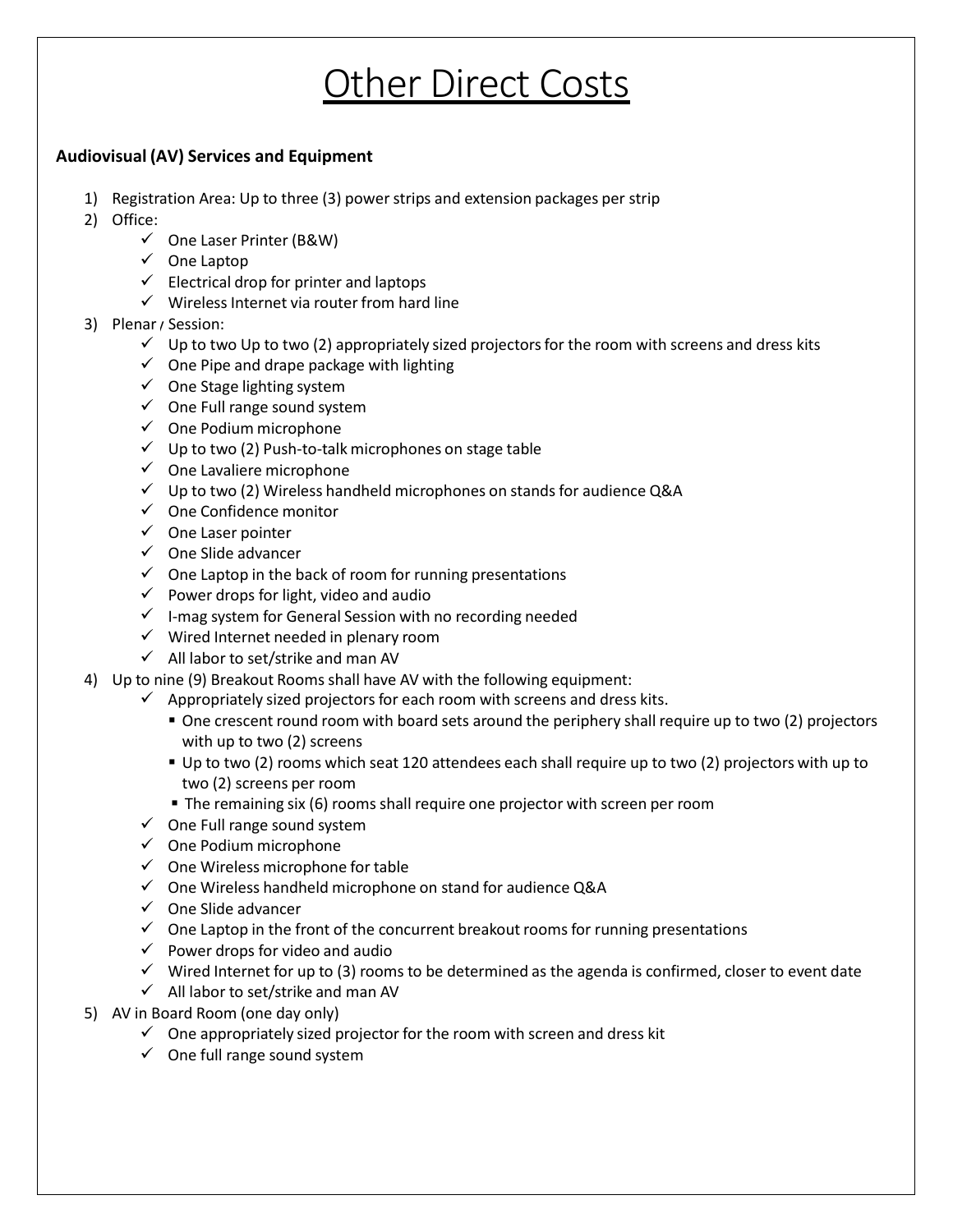# **Facility Rental/Meeting Space**

- 1) One Plenary session room to accommodate 650 attendeesin crescent rounds with 8 seats per table
	- $\checkmark$  Stage with One podium and skirted 8' panel table with (4) chairs set and ready by noon on day before event.
- 2) One Staff Office in boardroom‐style seating for 20 with tables lining the wall.
- 3) One Area for AV crate and meeting supply box storage set and ready by 8:00AM
- 4) One Foyer Area for registration & exhibiting
	- $\checkmark$  Registration to open at noon day before event.
	- $\checkmark$  Room for up to (20) skirted 8' exhibiting tables
	- $\checkmark$  Exhibitor set up Day before event.
- 5) Up to nine (9) Breakout Rooms in classroom set and One in a crescent round set max. with up to two (2) 8' table groups set around the periphery of the room.
	- $\checkmark$  All set and ready by 7:00AM day before event.
		- One room set as per above (Atrium A)
		- Up to two (2) rooms to seat 120 attendees per room
		- Up to three (3) rooms to seat 80 attendees per room
		- Up to two (2) rooms to seat 50 attendees per room
		- One room to seat 25 attendees
	- $\checkmark$  One podium and skirted 8' panel table with (4) chairs
	- $\checkmark$  Pad on Easel with markers for each room.

# **Food & Beverage/Catering**

**Beverage Service Food Service**

Up to two (2) All Day Beverage Service and up to two (2) PM Coffee Breaks with Snacks for all attendees.

*Not to Exceed \$15 Per Person Not to Exceed \$40 Per Person* Up to three (3) Deluxe Continental Breakfasts for all attendees

**OR OR**

Coffee Service Up to two (2) Buffet Lunches for all attendees

**AND**

One (1) Opening Reception for 300 attendees

# **Hanover Convention Tote with Custom Graphics**

Get a grip on a new target audience when you change your promotional package lineup to include the Hanover Convention Tote! This polyester tote bag is held closed with a Velcro closure. Your clients can carry it around by the adjustable shoulder strap to show off your brand. It also features a pen or stylus loop and front slash pocket.

# **Retractable Banner Stand with Custom Graphics**

The Mosquito 800 is an affordable, versatile banner stand that will come in handy for your business. This essential stand features a single‐sided graphic, which measures 31.5"W x 78.5"H and prominently displays your brand logo or artwork. It comes with a 32"W silver base with back end caps, a three‐piece bungee pole, snap‐top graphic rail, swivel feet for extra stability and a carry bag. Quick and easy to assemble, it is bound to make an eye‐catching impression at the next tradeshow or convention.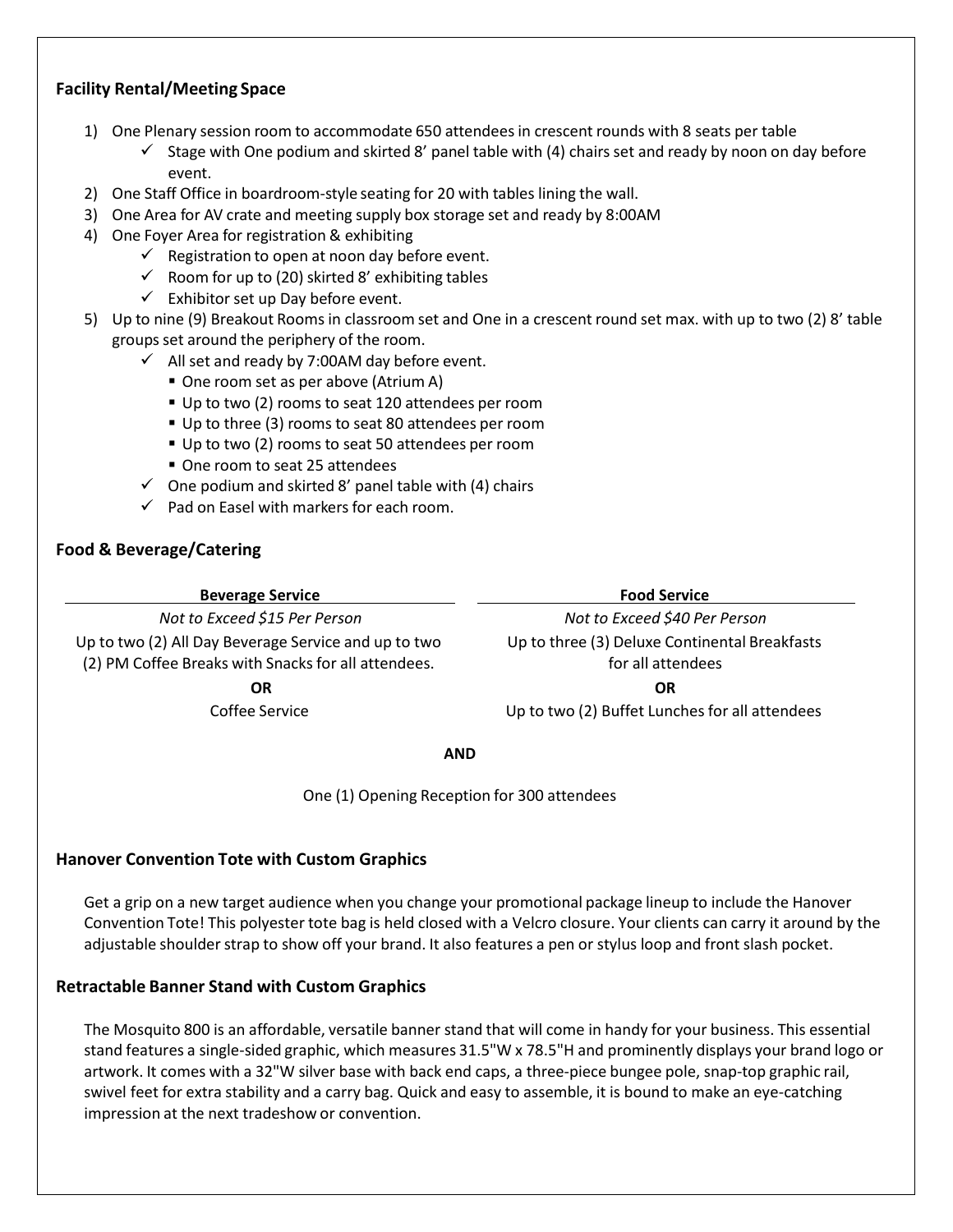# **Economy Retractable Banner Stands with Graphics**

Send a clear message about your business to customers when they see this X‐Tend spring back banner stand! It measures 27.56" x 70.87" x 24", features a basic carry bag, and #2 grommetsin corners. The graphic measures 27.5" W x 70.88" H. When you use our UV printed method to colorfully decorate this with your artwork, you certainly begin to garner much more attention!

# **Full Color Double Sided Custom Printed 12' Ter Drop Flags**

Custom flag, 100% polyester fabric for long durability and wear, true two sided. The unique shape is ideal for broader images and is a natural attention getter. Multiple flags create an eye‐catching display. Constructed from two pieces with an inner lining to allow correct viewing on both sides. Can be machine washed and dried. Includes modular pole set (pole, ground stake and carrying bag). Solid surface stand sold separately.

# **32"x72" Custom Printed Tripod Banner Display Kit**

This banner display is a true classic, featuring a lightweight frame that's easy to set up. Flexible fiberglass arms keep the banner taut. Your artwork will be printed on Titan 10 oz. scrim vinyl. Banner features brass #2 grommets(can be customized with nickel or clear plastic grommets by request). One‐year warranty. Drawstring pouch included.

# **1/2" Dye Sublimated Lanyard w/Standard Bulldog Clip**

Here is a terrific way to "hook in" with potential clients; feature this marketing tool during upcoming promotional events. Choose this 1/2" polyester dye sublimated lanyard with plastic clamshell and O‐ring as a handy giveaway during tradeshows, conferences and fundraisers. Add your company'slogo to this item for an excellent way to promote your business. Enhance your company's campaign by ordering this handy lanyard today!

# **3/4" Dye Sublimated Lanyard**

It will only take a "split" second to decide on this fantastic marketing tool! This 3/4" dye sublimated lanyard with metal crimp and metal split ring makes an excellent addition to promotional events. Tradeshows, conferences and seminars are all terrific choices. Add your company'slogo for a great opportunity to promote your business. Additionally, this lanyard is a fine choice to enhance employee attire. Make sure to order yours today!

# **24x30 Full color mounted poster**

Customized 24x30 Full color mounted poster

# **Horizontal Vinyl Badge Holder with Bulldog Clip**

Who goes there? This convenient 4 1/4" x 3 1/2" horizontal vinyl badge holder with bulldog clip attachment will efficiently secure credentials, badges, and identification materials at any conference, concert, trade show, or company event. This blank badge holder is made to fit a 4" x 2 5/8" badge. Use this horizontal vinyl badge holder to keep badges safe from wear and lend a professional appearance and uniformity to the proceedings at any occasion or venue. 8 mil gauge weight.

# **Stock Paper Name Badge with Conference Branding**

These credit card sized laminated card stock cards are printed in vivid full color. Add bulldog clip or lanyard for an additional cost. Adding personalization is also available for an additional cost. These are great for clubs, organizations, fundraisers, identification and much more. 100% Made in the USA.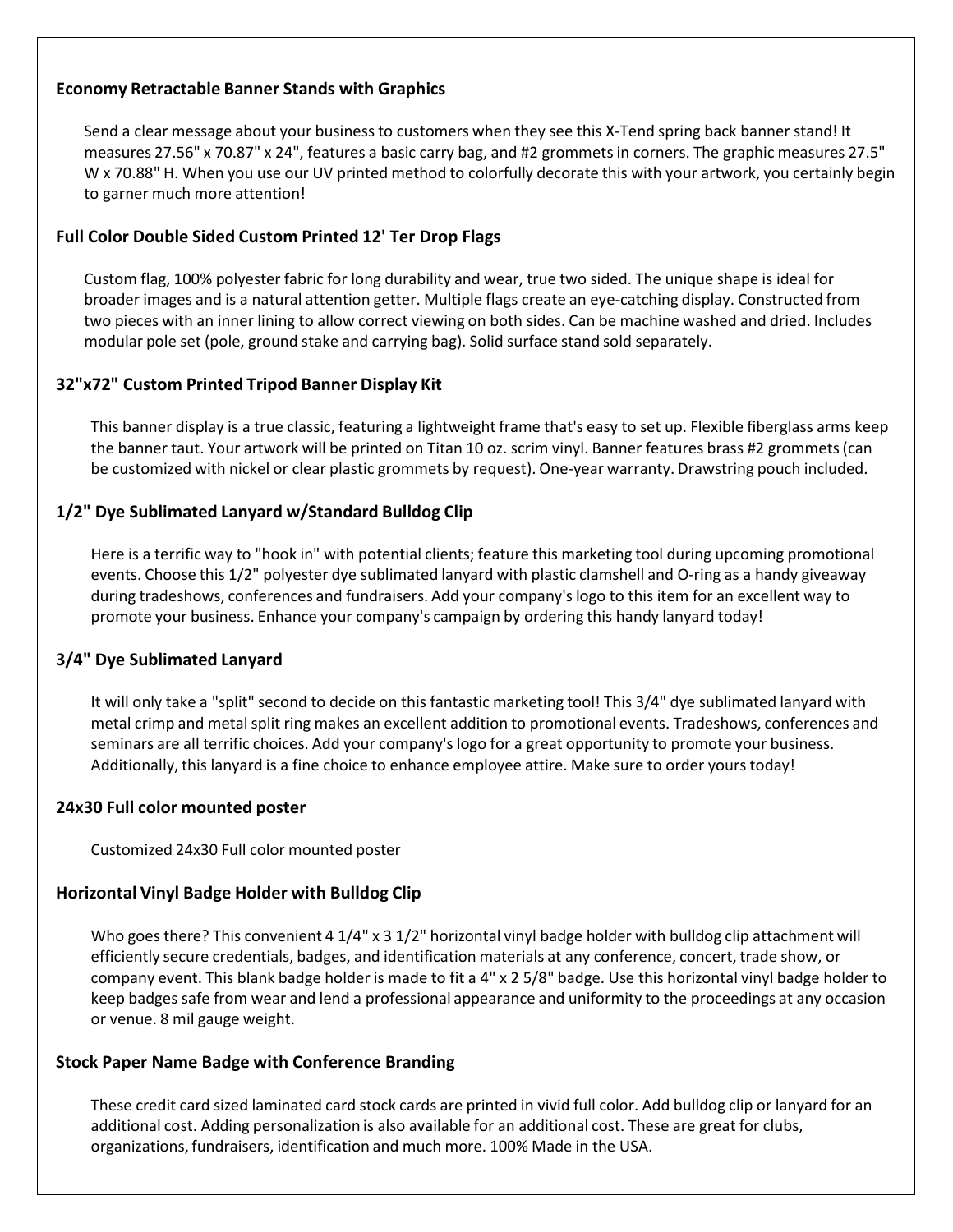### **Economy Lanyard**

These economical non‐breakaway lanyards are made from a soft polyester material and feature a split ring end fitting (also available with a bulldog clip or swivel hook end fitting). Available in your choice of twelve popular material colors. Blank stock, no imprinting. These lanyards are also available with a breakaway.

#### **Custom Printed Badge Ribbons**

Custom Printed Badge Ribbon

#### **Custom Printed Table Tents**

Advertise drink specials, new items or special events with this 4" x 4" tabletop ad tent display. Printed on 12‐point coated card stock, this marketing device is perfect for promoting new services or house specials at restaurants, food courts, and other public venues. Tabletop tents provide ample opportunity for promoting virtually any business!

#### **Custom Printed Color Flyers/Forms**

Getting down to business will be easy with this useful item! These USA-made large run full color business forms are full color on the top part, while succeeding parts are in black ink. The margins are 3/8" around the entire form, which is carbonless and edge glued at the top or side of the form. Keep these forms on trade show tables to market to potential clients. Perfect for corporate offices. Get more face time by being prepared. Order yourstoday!

#### **EZ Stick Footprints Floor Carpet Temporary Decals**

EZ STIK™ Footprints ‐ Floor Carpet. These Graphics are Ideal for promoting your brand and directing foot traffic in a creative style. Printed and cut to life‐size footprint shapes (approximately 11" in length) and sold as a pair (left and right). Peel and stick format provides quick application for anyone and they are easily removed after use. Available in five standard styles: Sneaker, Toes, Plain, Boot, and Loafer. Indoor ‐ Short‐term use for carpet floors (can also be used on indoor hard surface flooring). Can even be used outdoors for limited short-term use. Removable adhesive.

#### **10x10 Exhibit Booth Package**

Each 10'x10' Exhibit Booth Package consists of : Floor Marking, 8' high Back Drape and 3' high Side Rails, 7"x44" ID Sign, 6' Draped Table, 2‐Side Chairs and 1‐Wastebasket

#### **Exhibit Floor Carpeting**

10' wide Aisle carpeting that includes installation, Necessary Maintenance, and Removal

#### **Fire Marshall Approved Floor Plan**

Customized Floor Plan development provided in AutoCAD & EXPOCAD (dwg. and dfx.) formats with Fire Marshall Approval

# **11'H x 20' W Entrance Unit w/graphics**

Customized Entrance Unit with customized Messaging